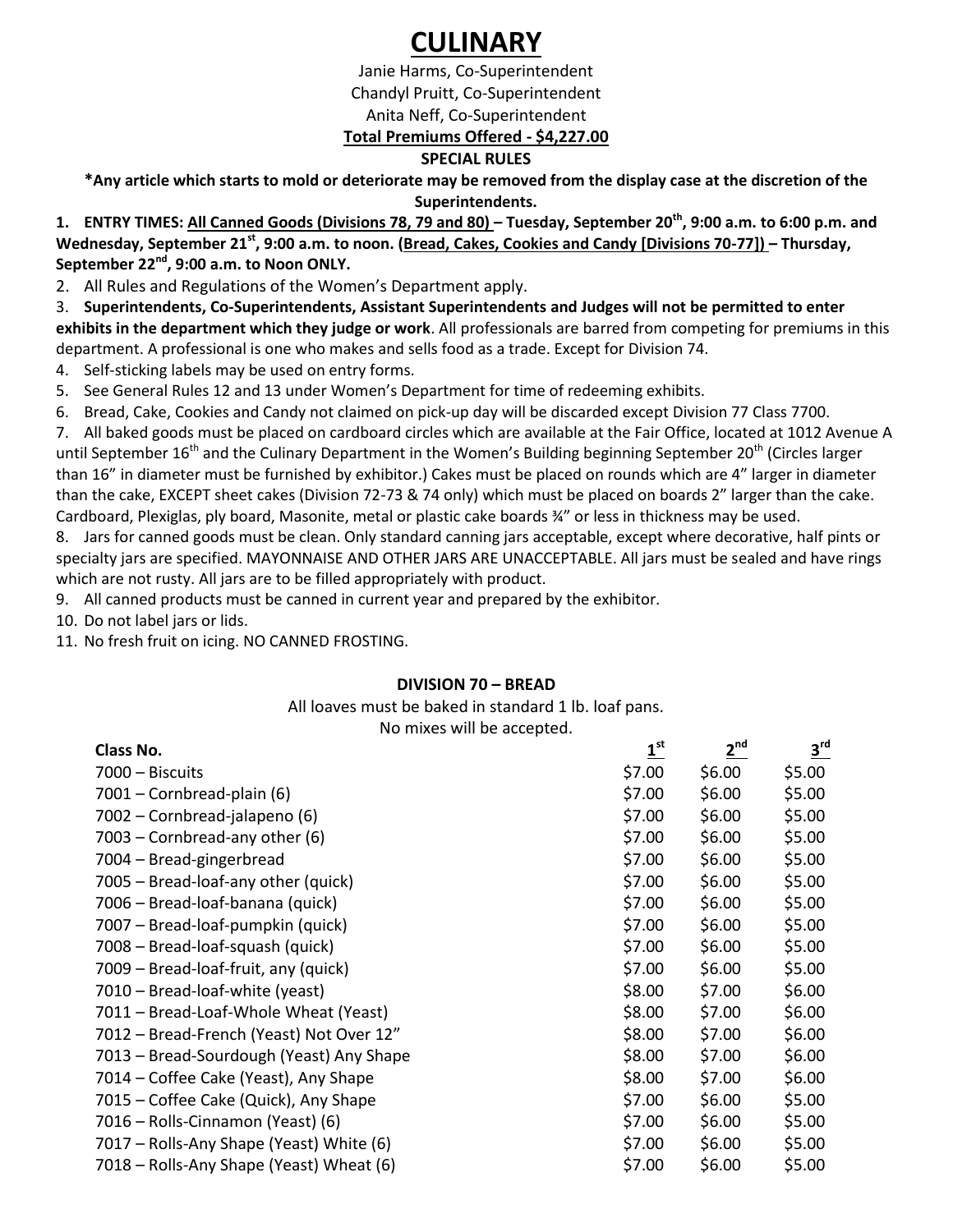#### Culinary Cont'd

| Class No.                                | $\mathbf{1}^{\text{st}}$ | $2^{nd}$ | $3^{\text{rd}}$ |
|------------------------------------------|--------------------------|----------|-----------------|
| 7019 – Doughnuts, Croissants, etc. (6)   | \$7.00                   | \$6.00   | \$5.00          |
| 7020 – Muffins-Plain (6) No paper Liners | \$7.00                   | \$6.00   | \$5.00          |
| 7021 - Muffins-Bran (6) No paper Liners  | \$7.00                   | \$6.00   | \$5.00          |
| 7022 - Muffins-Fruit (6) No paper Liners | \$7.00                   | \$6.00   | \$5.00          |
| 7023 - Muffins-Plain (6) Paper Liners    | \$7.00                   | \$6.00   | \$5.00          |
| 7024 – Muffins-Bran (6) Paper Liners     | \$7.00                   | \$6.00   | \$5.00          |
| 7025 - Muffins-Fruit (6) Paper Liners    | \$7.00                   | \$6.00   | \$5.00          |
| $7026 - Tortillas (6)$                   | \$7.00                   | \$6.00   | \$5.00          |
| 7027 – Wheat Tortillas (6)               | \$7.00                   | \$6.00   | \$5.00          |
| 7028 - Bread-Loaf-Machine (Yeast) Other  | \$7.00                   | \$6.00   | \$5.00          |
| 7029 – Mexican Pastry-No Pies            | \$7.00                   | \$6.00   | \$5.00          |

# **DIVISION 71 – CAKES**

**Whole cakes must be entered. Half of the cake will be returned to the exhibitor at time of entry. No cake mixes may be used except where specified. A layer cake is two or more layers. No canned frosting allowed. No cheese cake entrees will be accepted. Loaf cakes must be baked in standard loaf pans. No sheet cakes allowed.** 

| cand different local conditions in the candy many candy in the call and pairs. The silect cands allowed. |                 |                 |                 |
|----------------------------------------------------------------------------------------------------------|-----------------|-----------------|-----------------|
| Class No.                                                                                                | $1^{\text{st}}$ | 2 <sup>nd</sup> | 3 <sup>rd</sup> |
| 7100 - Carrot - Iced                                                                                     | \$10.00         | \$8.00          | \$7.00          |
| 7101 - Applesauce - Iced or glazed                                                                       | \$9.00          | \$8.00          | \$6.00          |
| 7102 - Banana layer - Iced                                                                               | \$10.00         | \$8.00          | \$7.00          |
| 7103 – Cake Mix, Use your own added ingredients – Tube, Bundt or Loaf Pan, Glazed                        | \$9.00          | \$7.00          | \$6.00          |
| 7104 - Devils Food or Chocolate Layer - Iced                                                             | \$10.00         | \$8.00          | \$7.00          |
| 7105 - German Chocolate Layer - Iced                                                                     | \$11.00         | \$9.00          | \$8.00          |
| 7106 - German Chocolate Pound - Not Iced                                                                 | \$9.00          | \$8.00          | \$6.00          |
| 7107 - Pound-Glazed                                                                                      | \$9.00          | \$8.00          | \$6.00          |
| 7108 - Pound-Not Iced, Glazed or Dusted                                                                  | \$9.00          | \$8.00          | \$6.00          |
| 7109 - Prune Layer - Iced                                                                                | \$11.00         | \$9.00          | \$8.00          |
| 7110 - Pumpkin Cake - Not Iced, Glazed or Dusted                                                         | \$9.00          | \$8.00          | \$6.00          |
| 7111 - White Layer-Iced                                                                                  | \$10.00         | \$8.00          | \$7.00          |
| 7112 - Fruit Cake - Dark or Light (No pineapple upside-down accepted)                                    | \$11.00         | \$9.00          | \$8.00          |
| 7113 - Red Velvet Cake - Iced                                                                            | \$10.00         | \$8.00          | \$7.00          |
| 7114 - Fresh Apple Cake - Not Iced, Glazed or Dusted                                                     | \$10.00         | \$8.00          | \$7.00          |
| 7115 - Cake- Any Other Layer - Iced                                                                      | \$10.00         | \$8.00          | \$7.00          |
| 7116 - Italian Cream Layer - Iced                                                                        | \$10.00         | \$8.00          | \$7.00          |
| 7117 - Dietetic Cake - Loaf, Bundt or Tube Pan                                                           | \$9.00          | \$8.00          | \$6.00          |
| 7118 - Cake - Any Other - Bundt, Tube or Loaf Pan, Not Iced                                              | \$9.00          | \$8.00          | \$6.00          |
| 7119 - Cupcakes Iced (6) No Paper Liners                                                                 | \$7.00          | \$6.00          | \$5.00          |
| 7120 - Cupcakes - Not Iced (6) No Paper Liners                                                           | \$7.00          | \$6.00          | \$5.00          |
| 7121 - Cake- Any Other, Bundt, Tube or Loaf Pan, Iced or Glazed                                          | \$9.00          | \$8.00          | \$6.00          |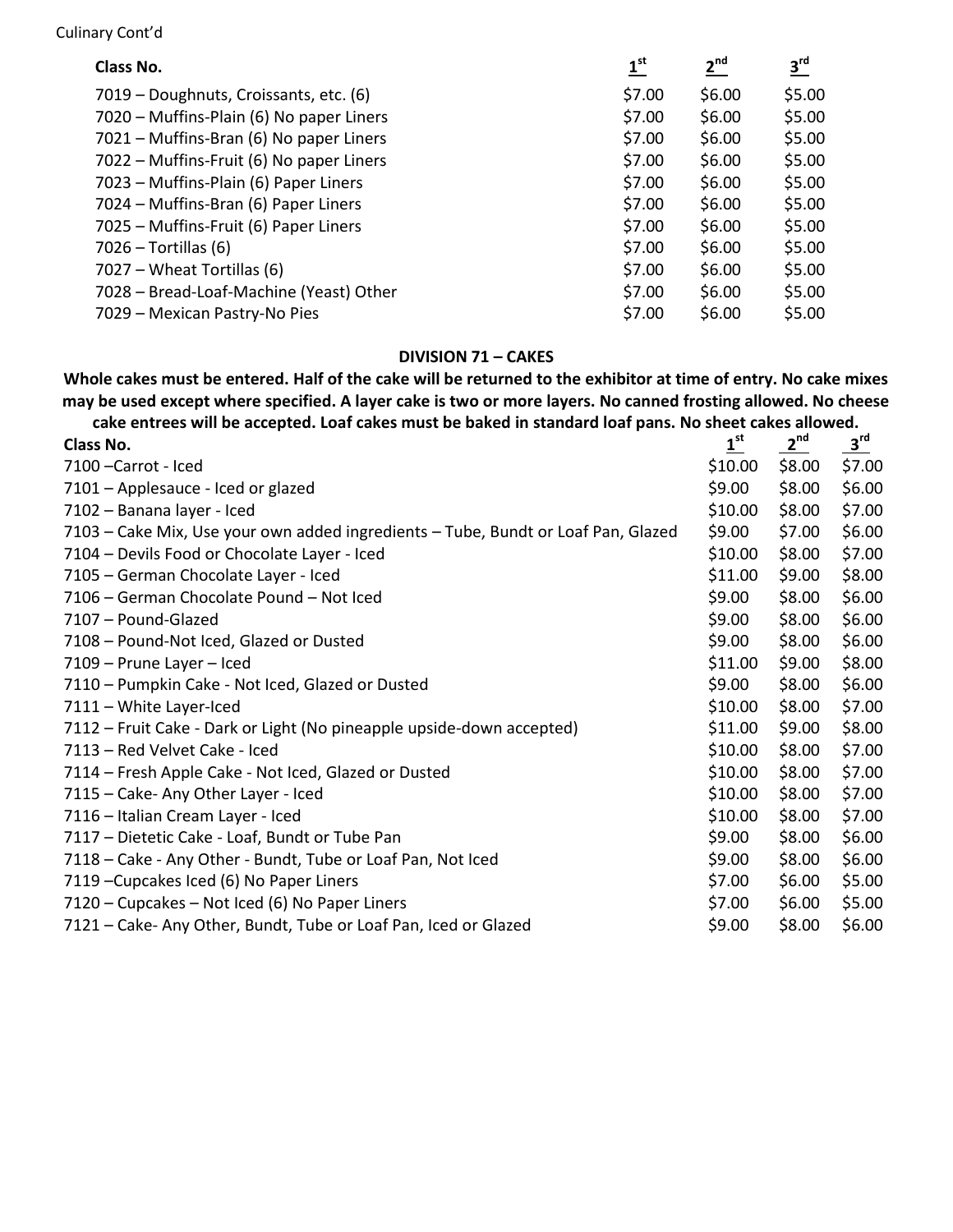Culinary Cont'd

## **DIVISION 72 – DECORATED CAKES, COOKIES & OTHER**

## **Youth may enter in categories 72-73. Competition in Division 72 and 73 is limited to amateurs who have NEVER sold a decorated cake. Footed cake round and cake dummies are NOT acceptable. Judging for PRESENTATION ONLY.**

Cakes may be made in mold or layer pans. Wedding cakes, sugar art work, decorated cookies, gingerbread houses and chocolate items may be no larger than 14" in diameter. Cakes may be no taller than 24". See special rules #7 for display rounds.

| Class No.                                                             | $1^{\rm st}$ | 2 <sup>nd</sup>        | $3^{\text{rd}}$ |
|-----------------------------------------------------------------------|--------------|------------------------|-----------------|
| 7200 – Birthday Cake-not over 10" in Diameter or 9"x13" sheet         |              | \$13.00 \$10.00 \$7.00 |                 |
| 7201 – Special Occasion Cake-not over 10" in diameter or 9"x13" sheet |              | \$13.00 \$10.00 \$7.00 |                 |
| 7202 – Sugar Art Work - Not Displayed on Cake                         | \$8.00       | \$6.00                 | \$5.00          |
| 7203 - Decorated Cookies or Decorated Chocolate                       | \$8.00       | \$6.00                 | \$5.00          |
| 7204 – Gingerbread House                                              | \$8.00       | \$6.00                 | \$5.00          |

# **DIVISION 73 – DECORATED CAKES, COOKIES & OTHER SPECIAL EDUCATION**

## **No Canned Frosting**

| See instructions under Division 72 heading for special rules which affect this division. |                 |                        |                 |
|------------------------------------------------------------------------------------------|-----------------|------------------------|-----------------|
| Class No.                                                                                | 1 <sup>st</sup> | 2 <sup>nd</sup>        | $3^{\text{rd}}$ |
| 7300 - Birthday Cake - Not Over 10" in dia. Or 9"x13" Sheet                              |                 | \$13.00 \$10.00 \$7.00 |                 |
| 7301 – Special Occasion Cake - Not Over 10" in diameter Or 9"x13" Sheet                  |                 | \$13.00 \$10.00 \$7.00 |                 |
| 7302 - Decorated Cookies or Decorated Chocolate                                          | \$8.00          | \$6.00                 | \$5.00          |
| 7303 – Gingerbread House                                                                 | \$8.00          | \$6.00                 | \$5.00          |

## **DIVISION 74 – DECORATED CAKES, COOKIES & OTHER PROFESSIONALS**

## **(Category for persons who sell cakes or teach classes in cake decorating.)**

# **1 st, 2nd, 3rd Rosettes only for Division and not by class. Cake dummies may be used.**

# **See Special Rules #7 for display rules.**

#### **Class No.**

- 7400 Birthday Cake Not Over 10" in dia. or 9"x13" Sheet
- 7401 Special Occasion Cake Not Over 10" in diameter or 9"x13" Sheet
- 7402 Wedding Cake
- 7403 Sugar Art Work Not Displayed on Cake
- 7404 Decorated Cookies or Decorated Chocolate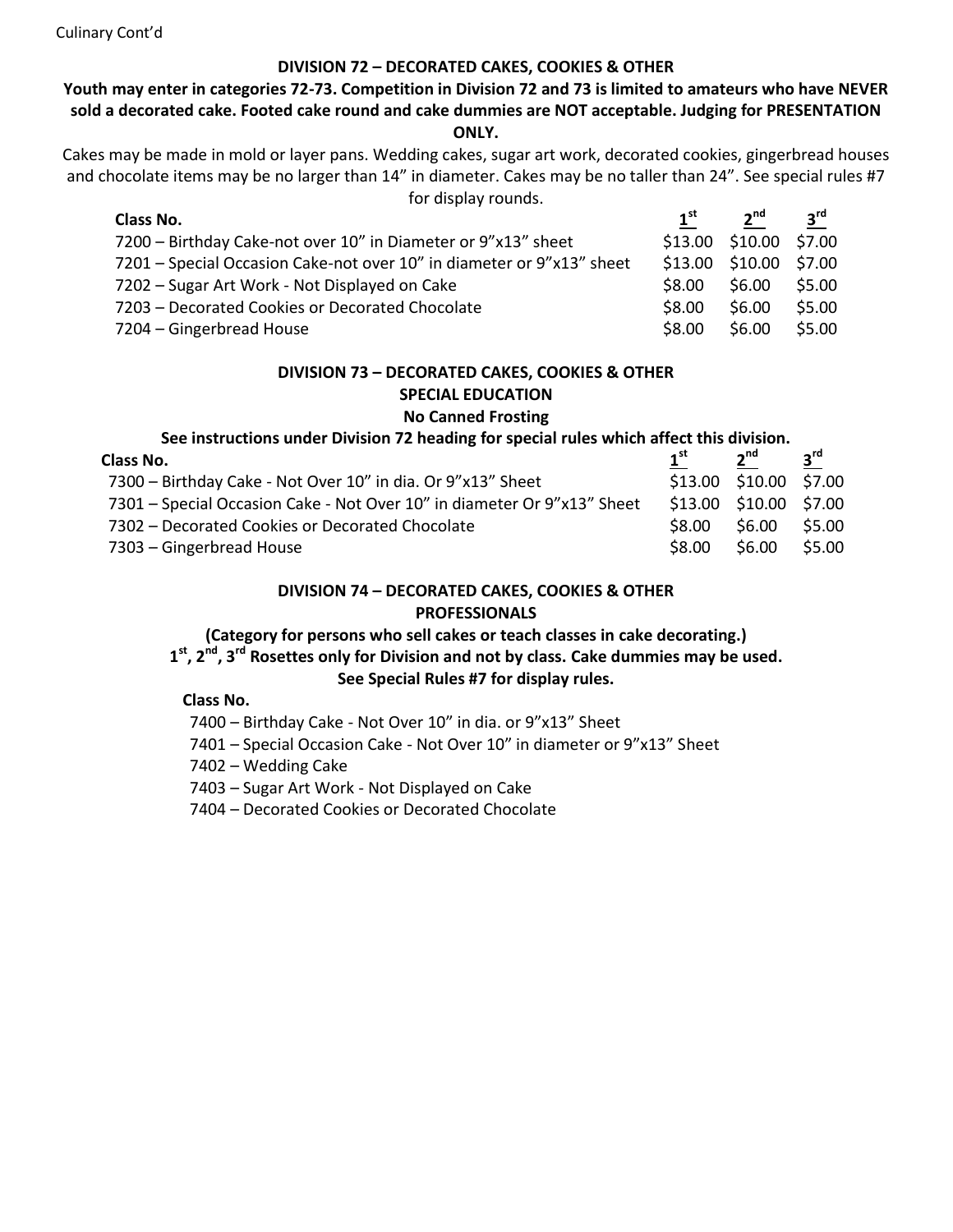#### **DIVISION 75 – ORIGINAL RECIPE**

**Created by Exhibitor**

## **All entries in this Division must be accompanied by a typed recipe. ITEMS ENTERED IN THIS DIVISION CANNOT BE ENTERED IN ANY OTHER DIVISION.**

#### **A layer cake is two or more layers. No canned frosting.**

| $1^{\rm st}$ | 2 <sup>nd</sup> | 3rd                            |
|--------------|-----------------|--------------------------------|
| \$10.00      |                 |                                |
| \$9.00       | \$8.00 \$6.00   |                                |
| \$8.00       |                 |                                |
| \$7.00       | \$6.00 \$5.00   |                                |
| \$7.00       | \$6.00 \$5.00   |                                |
|              |                 | \$8.00 \$7.00<br>\$7.00 \$6.00 |

| <b>DIVISION 76 - COOKIES</b><br>Premiums offered in each class |                                      |
|----------------------------------------------------------------|--------------------------------------|
| $2^{nd}$ - \$6.00                                              | $3^{\text{rd}}$ - \$5.00             |
|                                                                |                                      |
| 7607 – Dietetic (6)                                            | 7614 – Rolled - cut out (6)          |
| $7608 - Drop(6)$                                               | $7615$ – Shaped - by hand (6)        |
| 7609 - Drop-Oatmeal (6)                                        | 7616 – Snickerdoodle (6)             |
| $7610 - Gingersnaps (6)$                                       | $7617 - Thumbprint(6)$               |
| 7611 – Peanut Butter (6)                                       | $7618 - Unbaked (6)$                 |
|                                                                | $7619 - Sugar(6)$                    |
| 7613 – Refrigerator (6)                                        | 7620 - Any Other (6)                 |
|                                                                | 7612 – Wedding Cookie/Shortbread (6) |

## **DIVISION 77 – CANDIES**

# **Premiums Offered in each class**

| ⊿ st<br>$-57.00$<br>л. |  |
|------------------------|--|
|                        |  |

**nd - \$6.00 3 rd - \$5.00**

Each fudge and fudge-like candy piece that is to be cut must be 2" square.

# **Class No.**

| 7700 – Best & Most Attractive Assorted Box, Not 7707 – Fudge, Chocolate, |                                 | $7714$ – Peanut Patties (6)   |
|--------------------------------------------------------------------------|---------------------------------|-------------------------------|
| Over 9"x13"                                                              | Marshmallow (6)                 |                               |
| $7701 -$ Brittle, Peanut (6)                                             | 7708 - Fudge, Chocolate         | $7715$ – Pecan Pralines (6)   |
| $7702$ – Brittle, Any Other (6)                                          | 7709 – Fudge, Peanut Butter (6) | $7716 - Toffee (6)$           |
| 7703 – Caramel (6)                                                       | $7710$ – Fudge, Any Other (6)   | $7717$ – Uncooked, Any (6)    |
| 7704 – Chocolate Dipped (6)                                              | $7711 -$ Microwave, Any (6)     | $7718 -$ Candy, Any Other (6) |
| $7705 - Date$ loaf (6)                                                   | $7712$ – Millionaire (6)        |                               |
| $7706 - Divinity(6)$                                                     | 7713 - Molded Candy, Any (6)    |                               |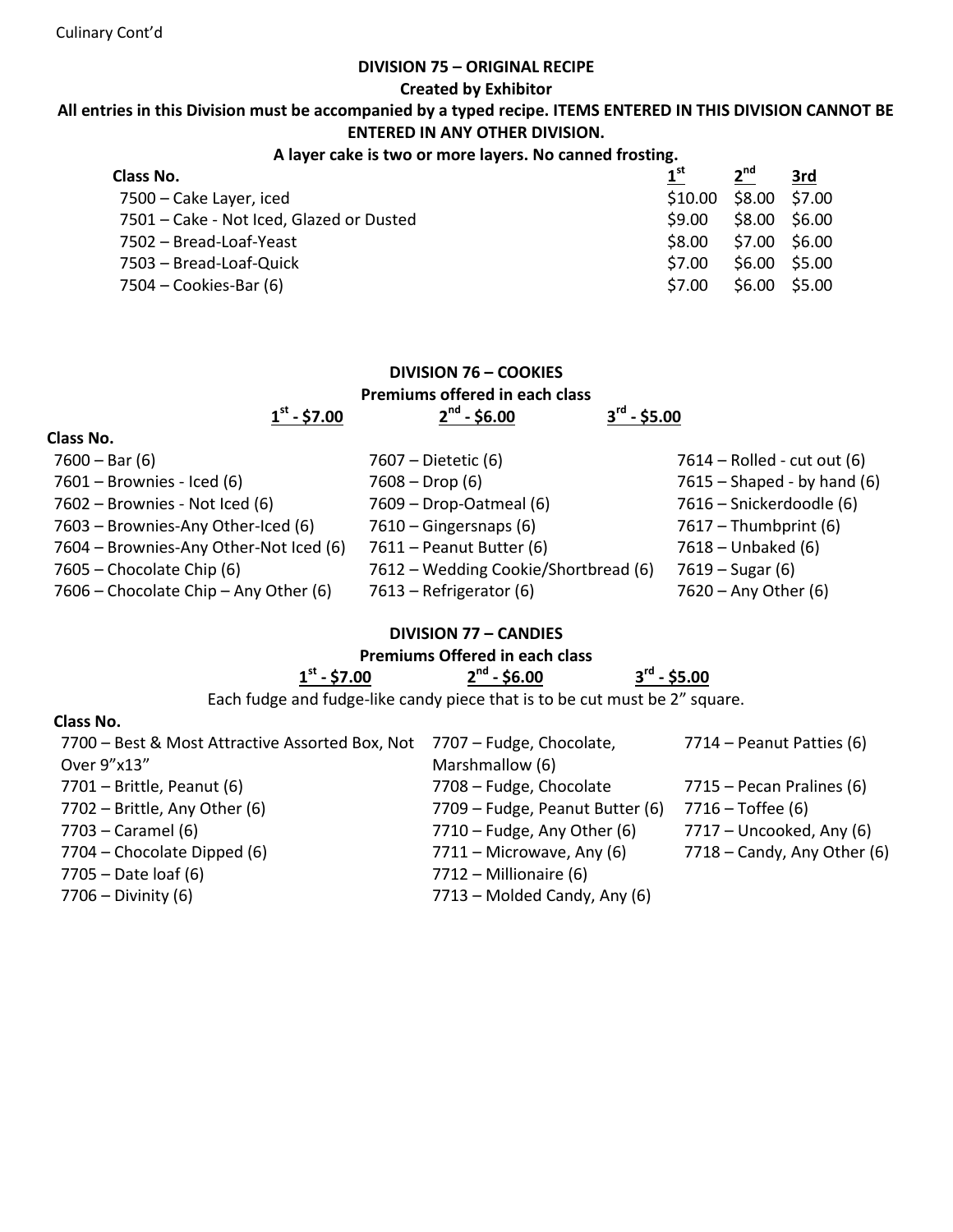#### **DIVISION 78 – CANNED FRUITS & VEGETABLES**

**Premiums offered in each class**

**st - \$7.00 2**

# **nd - \$6.00 3**

**rd - \$5.00**

Products **will not** be opened for judging. **Standard quart or pint or jars only. No half pint or mayonnaise jars accepted.**

#### **Class No.**

| $7800 -$ Apples                 | 7816 – Beans, String, Mature, Cut   | 7831 - Potatoes, Sweet      |
|---------------------------------|-------------------------------------|-----------------------------|
| 7801 - Applesauce               | 7817 – Beans, String, Mature, Whole | 7832 - Potatoes, Irish      |
| 7802 - Apricots                 | 7818 - Beans and Potatoes           | 7833 – Pumpkin              |
| 7803 - Cherries                 | 7819 - Beans, Shelled               | 7834 - Soup Mixture         |
| 7804 - Cherries-Pie             | 7820 - Beans, Any Other             | 7835 - Soup Mixture w/Meat  |
| $7805 -$ Grapes                 | 7821 – Beets                        | $7836 - Squash, Any$        |
| 7806 - Grape Juice              | 7822 – Corn, Whole Kernel           | 7837 – Sauerkraut           |
| 7807 – Fruit Juice, any other   | 7823 - Corn, Creamed                | 7838 – Tomatoes             |
| $7808 - Peaches$                | 7824 – Carrots                      | 7839 – Tomato Juice         |
| 7809 – Pears                    | $7825 -$ Greens                     | 7840 – Tomato Sauce         |
| 7810 – Plums                    | 7826 – Okra                         | 7841 – Tomato Stewed        |
| 7811 - Fruit, Mixed             | 7827 - Okra & Tomatoes              | 7842 - Tomatoes & Zucchini  |
| 7812 - Fruit, Any Other         | 7828 - Peas, Black-eyed             | 7843 - Vegetable, Any Other |
| 7813 – Fruit - Pie Filling, Any | 7829 - Peas, Cream                  |                             |
| 7814 – Asparagus                | 7830 - Peas, Any Other              |                             |
| 7815 - Beans, Pinto, Shelled    |                                     |                             |

# **DIVISION 79 – PICKLES**

#### **Premiums offered in each class.**

**st - \$7.00 2**

**nd - \$6.00 3**

**rd - \$5.00**

Products **will** be opened in judging. No food coloring except where specified. **Standard quart or pint jars only. No half pint or mayonnaise jars accepted.**

#### **Class No.**

- 
- 
- Pickles-Cucumber-Sweet 7922 Relish-Cucumber
- 
- Pickles-Dill-Garlic 7924 Relish-Pepper
- Pickles-Green Tomato 7925 Relish-Squash
- 
- 
- Pickles-Peach-Sweet 7928 Sauce-Chili
- Pickles-Red Cinnamon 7929 Sauce-Hot, Any Kind
- Pickles-Squash 7930 Sauce-Picante
- Pickles-Watermelon Rind 7931 Sauce-Picante, Jalapeno
- 
- Pickled Beans 7933 Chow Chow
- 
- 
- Pickles-Apple-Red-Cinnamon 7918 Pickled Peppers-Jalapeno – Pickles-Beet 7919 – Pickled Peppers-Mixed Peppers – Pickles-Bread & Butter 7920 – Pickled Peppers w/Vegetables – Pickles-Cucumber-Sour 7921 – Relish-Corn – Pickles-Dill 7923 – Relish-Green Tomato – Pickles-Kosher 7926 – Relish-Any Other – Pickles-Mixed 7927 – Sauce, Barbecue – Pickles-Any Other 7932 – Sauce, Spaghetti, No Meat – Pickled Okra 7934 – Vinaigrette, etc. Decorative Container – Pickled Peppers 7935 – Peppers, Any other